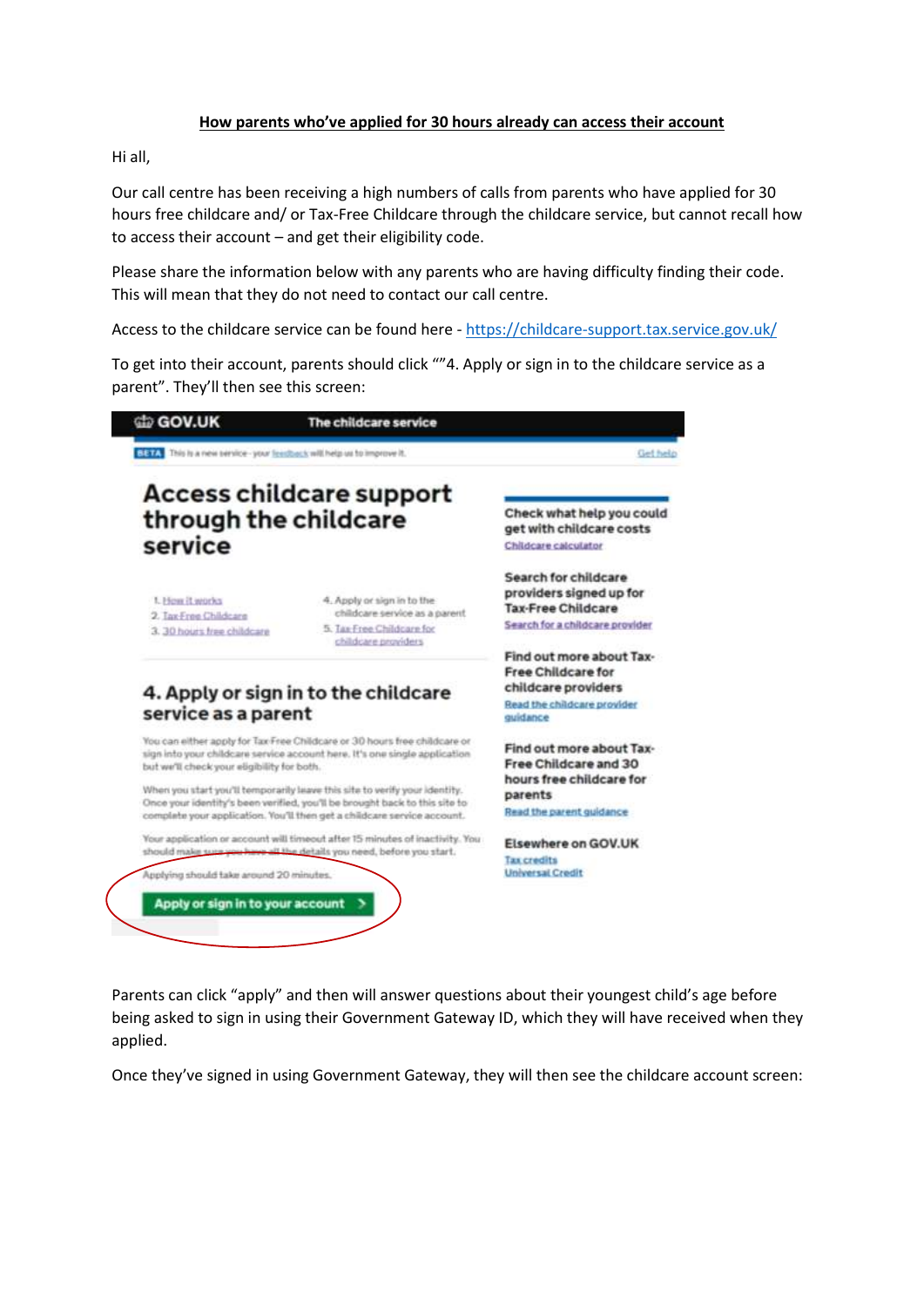| 的 GOV.UK                                                                | The childcare service                                                                  |                              |
|-------------------------------------------------------------------------|----------------------------------------------------------------------------------------|------------------------------|
| ALPHA This is a new service - your feedback will help us to improve it. |                                                                                        | Gethelp<br>Sign out          |
| Childcare service account                                               |                                                                                        |                              |
|                                                                         | This is your childcare service account. Here you can manage your details and payments. |                              |
| Your Tax-Free Childcare account                                         | 30 hours free childcare                                                                | Secure messages              |
| Childcare accounts                                                      | View your 30 hours free childcare                                                      | View messages about your     |
| Childcare providers                                                     | codes                                                                                  | application and account      |
| Payments                                                                |                                                                                        |                              |
| <b>Contact details</b>                                                  | Reconfirmation                                                                         | <b>Security</b>              |
| Add, change and view                                                    | Reconfirm your eligibility every 3                                                     | Reset your password,         |
|                                                                         | months. You'll next need to                                                            | change and view your         |
|                                                                         | reconfirm on 23 April 2017                                                             | security challenge questions |
| New child application                                                   | Your applications                                                                      |                              |
| Submit an application for a new child                                   | View or resubmit your previous                                                         |                              |
|                                                                         | application                                                                            |                              |

They can click on "30 hours free childcare" to see their 30 hours eligibility code. These normally start with "500".

They will also find this code in their "secure messages". An example secure eligibility message looks like this (this would be populated with the information of a real parent.

Dear <Parent Forename >

## 30 hours free childcare application for <Forename and Surname of child>: next steps

Thank you for applying for 30 hours free childcare.

You're eligible for 30 hours per week of free childcare over 38 weeks of the year. It's possible to stretch your entitlement, by taking fewer hours over more weeks of the year.

## Important information - may require action

- <eligibility code response>
- $\ddot{\phantom{0}}$ <eligibility code response>
- <eligibility code response>
- A. <eligibility code response>

The eligibility code for <Forename and Surname of child is <child's eligibility code>

This code is important as you'll need it to get your 30 hours free childcare. You can find the code in your childcare service account if you need it at a later date.

However, you can't use this code to claim 30 hours free childcare if your child is in reception. If your child has reached compulsory school age, they won't be eligible for free childcare.

## What to do next .<br>There also also a fractions is a simple to concern the simple and sense of a continuation of the simple product

There may be a small number of parents who have a temporary code, starting "11..." They will have been given this over the phone, and will receive a letter containing this from HMRC too.